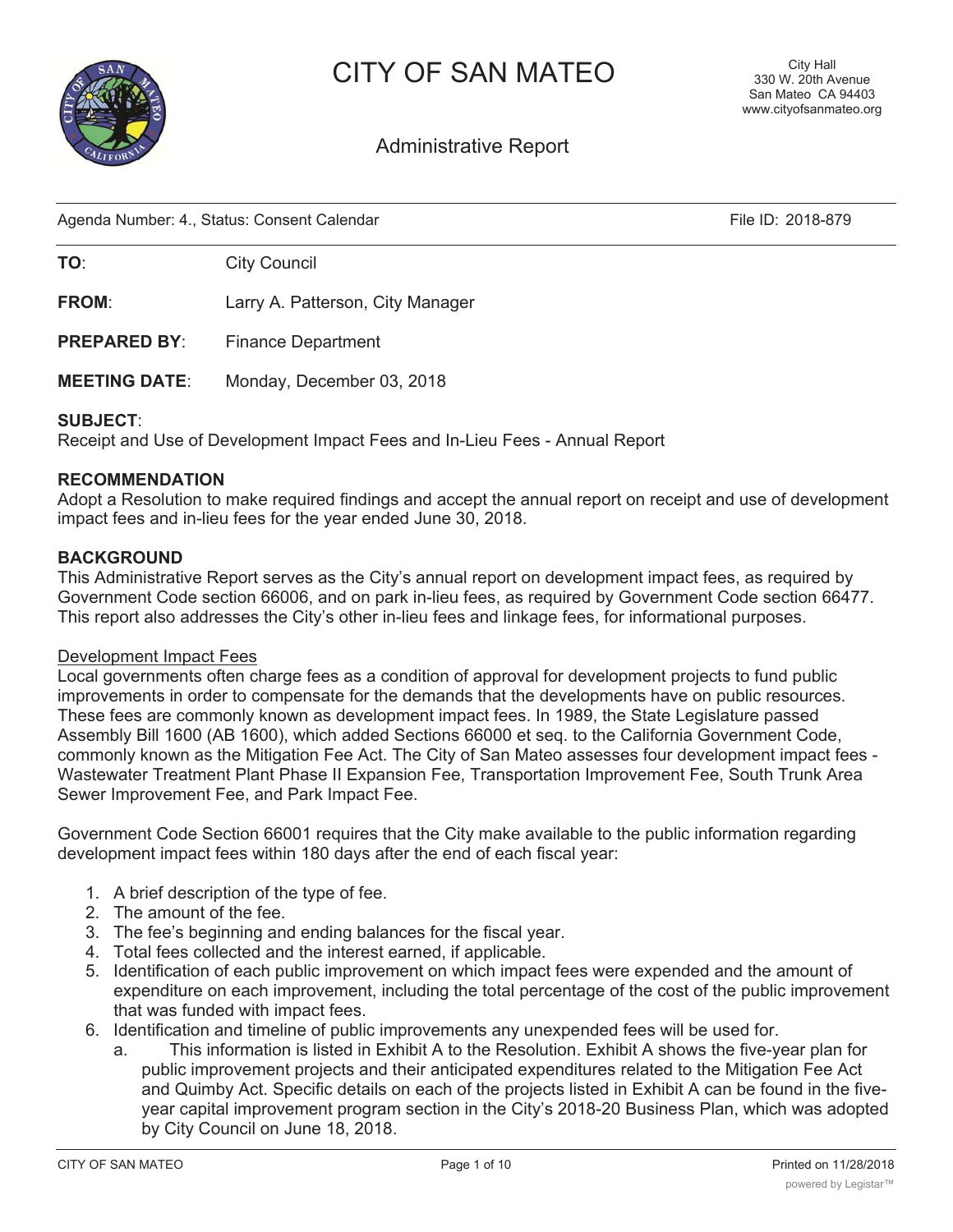## 7. Description and uses for transfers or loans of fees, if applicable.

Further, the Mitigation Fee Act requires that findings describing the continuing need for impact fees be made every five years specifying the intended use of any unexpended impact fees, regardless of whether the fees are committed or uncommitted. If findings are not presented as scheduled, the City may be subjected to go through a refunding procedure. The City is opting to make such findings every year.

## In-Lieu Fees

In-lieu fees are fees that are collected by the City instead of requiring developers to provide or construct specified improvements or amenities with their projects. The City of San Mateo assesses five in-lieu fees - Parking In-Lieu Fee, Art in Public Places Fee, Tree Replacement Fee, Below Market Rate Housing Fee, and Park In-Lieu Fee.

Park In-Lieu Fees are assessed pursuant to the Quimby Act under Government Code Section 66477. The other in-lieu fees do not have statutory reporting requirements, but are included in this report for informational purposes. Under the Quimby Act, local governments may require the dedication of land for parks or the payment of fees in-lieu of land dedication as a condition of subdivision map approval. While park in-lieu fees are exempt from the reporting requirements included in the Mitigation Fee Act, these fees have separate Quimby Act reporting requirements. Specifically,

- 1. The City must develop a schedule specifying the use of land or fees to develop park or recreational facilities to serve the residents of the subdivision.
- 2. Any Quimby fees collected must be committed within five years after the payment of the fees or the issuance of building permits on one-half of the lots created by the subdivision, whichever occurs later.
- 3. If not committed, the fees shall be distributed and paid to the record owners of the subdivision in the same proportion that the size of the lot bears to the total area of lots within the subdivision (Gov. Code section 66477(a)(6)).

#### Linkage Fees

Linkage fees are exactions for social needs indirectly related to development projects. The City of San Mateo assesses two linkage fees - Child Care Development Fee and Affordable Housing Commercial Linkage Fee. While these are linkage fees, they are included in this report with reporting requirements under the Mitigation Fee Act for informational purposes and to make sure that information is available in the event that a court rules in the future that linkage fees are subject to the reporting requirements of the Mitigation Fee Act.

This report complies with requirements of the Mitigation Fee Act and the Quimby Act outlined above.

## **Analysis**

## **Development Impact Fees**

## Wastewater Treatment Plant Phase II Expansion Fee

In April 2005, construction began to increase capacity of the wastewater treatment plant, and construction was substantially completed in the spring of 2009. Funds from the Sewer Enterprise Fund were used to pay for the expansion project. Under a Joint Powers Agreement (JPA), the treatment plant is partially owned by the Estero Municipal Improvement District (Foster City). Based on San Mateo's share of the treatment plant, and based on the total projected cost attributable to development based on the 2005 expansion study, the amount that is to be recovered through development fees is \$3.52 million in total.

The Wastewater Treatment Plant Phase II Expansion Fee is imposed on all development that results in a change of use and that adds more sewage to the City's sewage treatment system. The fee took effect on July 1, 2006 and will continue to be charged until \$3.52 million is collected. Funds collected are transferred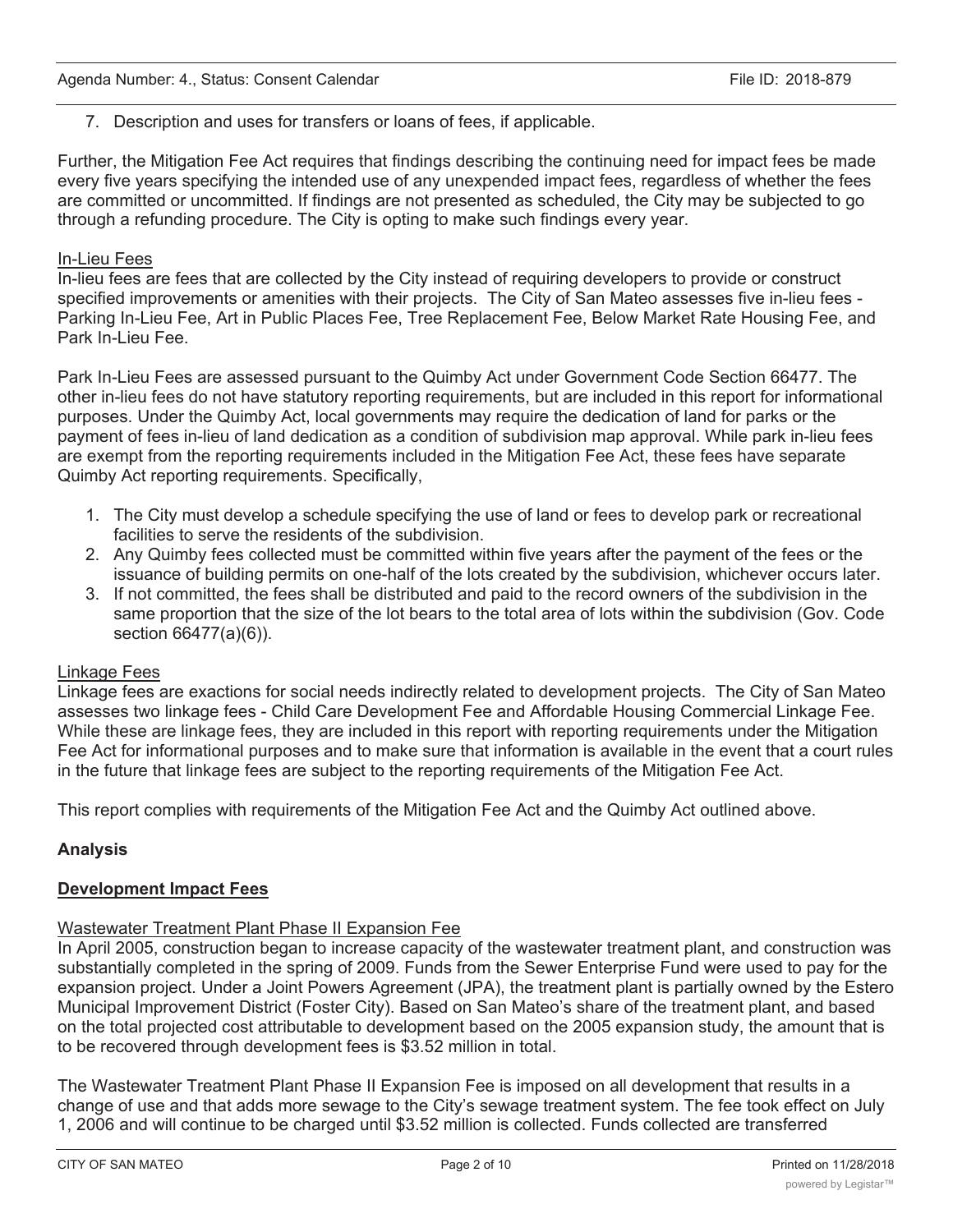annually to the fund balance of the Sewer Enterprise Fund as a repayment to the Fund for the expansion cost. As shown in the 2017-18 Comprehensive Fee Schedule, the fee is \$2.34 per gallon of average daily flow, which is determined by reference to site sewer study or engineering standards.

The following table shows collections in 2017-18, as well as collections to date.

| Wastewater Treatment Plant Phase II Expansion Fee | 2017-18                    |
|---------------------------------------------------|----------------------------|
| <b>Beginning Balance</b>                          | \$                         |
| Developer Fees                                    | \$<br>250,523              |
| Interest Income / (Expense)                       | \$                         |
| Transfer to Sewer Enterprise Fund                 | \$<br>(250, 523)           |
| <b>Ending Balance</b>                             | \$                         |
|                                                   | <b>Collections to Date</b> |
| Total Developer Fees Collected as of 2017-18      | \$<br>2,075,389            |
| Total Developer Fees Needed                       | \$<br>3,520,000            |
| % Collected                                       | .59%                       |

#### Transportation Improvement Fee

San Mateo Municipal Code Chapter 27.13 established a transportation improvement fee for new development to fund City-wide traffic improvements to mitigate the cumulative impacts of new development and to accommodate future development. The fee is charged as shown in the 2017-18 Comprehensive Fee Schedule:

Residential

|   | • Single-family<br>• Multi-family             | Per dwelling unit<br>Per dwelling unit | \$4,100<br>\$2,517 |
|---|-----------------------------------------------|----------------------------------------|--------------------|
| ٠ | Commercial and Industrial<br>Retail<br>Office | Per 1,000 sq. ft.<br>Per 1,000 sq. ft. | \$7,043<br>\$3,763 |
|   | • Industrial                                  | Per 1,000 sq. ft.                      | \$2,452            |

The following table shows activities in 2017-18.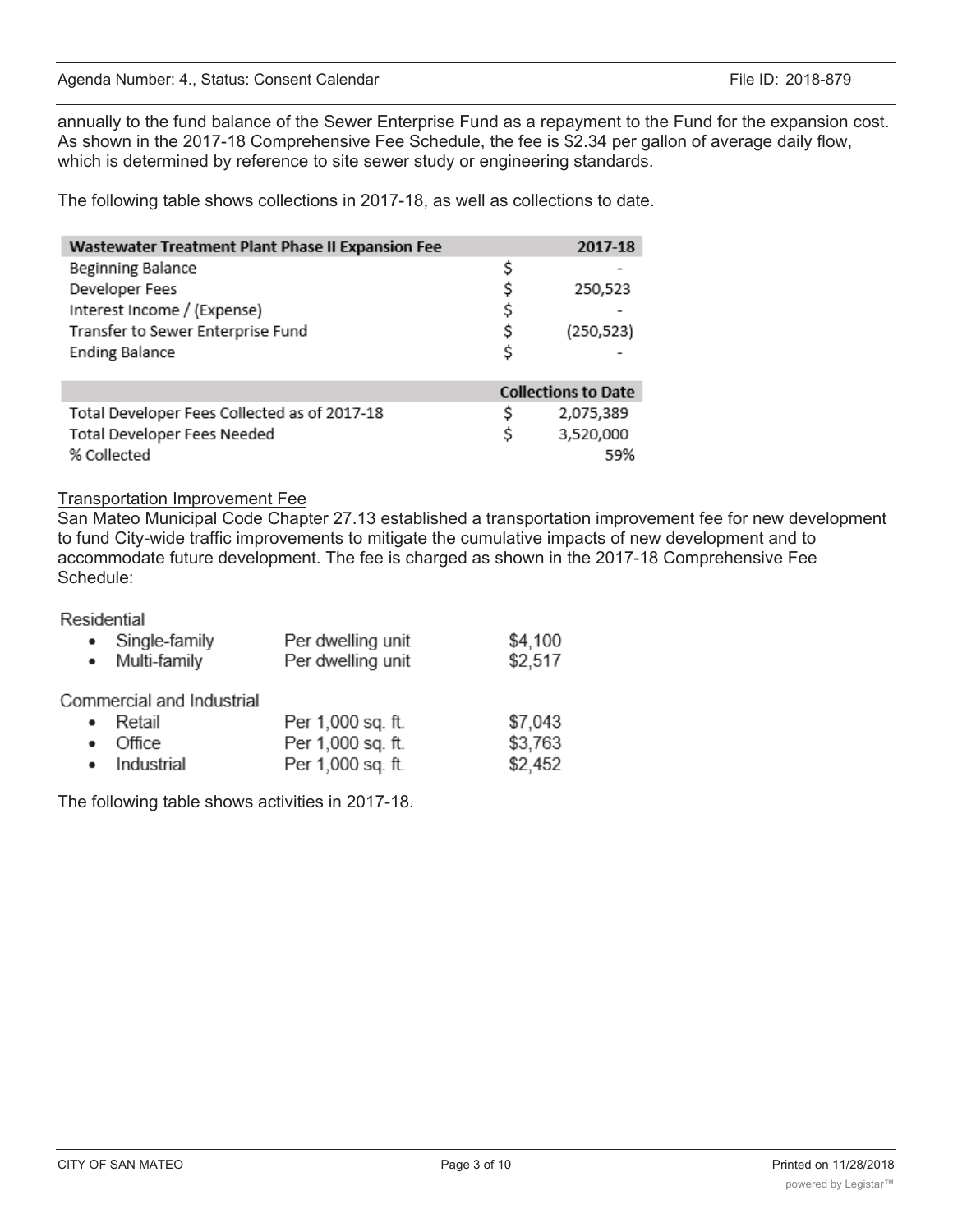CITY OF SAN MATEO **Page 4 of 10** Printed on 11/28/2018

powered by Legistar™

**Transportation Improvement Fee** 

| Beginning Balance                             |                       | \$<br>2,019,674         |            |
|-----------------------------------------------|-----------------------|-------------------------|------------|
| Developer Fees                                |                       | \$<br>2,229,189         |            |
| Interest Income / (Expense)                   |                       | \$<br>31,575            |            |
| Expenditures                                  |                       | \$<br>(1,395,640)       |            |
| <b>Ending Balance</b>                         |                       | \$<br>2,884,798         |            |
| 2017-18                                       |                       |                         |            |
| Transportation Improvement Fee                | <b>Total Expended</b> | <b>Impact Fees Used</b> | % of Total |
| Project Expenditures:                         |                       |                         |            |
| 460037 El Camino At Hwy 92 Landscape Improv   | \$<br>13,267          | \$<br>13,267            | 100%       |
| 462202 Rail Corridor Grade Separation         | \$<br>1,082,051       | \$<br>932,205           | 86%        |
| 462204 Hillsdale Station Relocation Plan      | \$<br>42,215          | \$<br>74,433            | 176%       |
| 462225 El Camino At Hwy 92 Interchange Improv | \$<br>248,468         | \$<br>248,468           | 100%       |
| 466600 Citywide Traffic Calming               | \$<br>127,174         | \$<br>127,174           | 100%       |
| 466601 Traffic Model Update                   | \$<br>92              | \$<br>92                | 100%       |
| Total Expenditures:                           | \$<br>1,513,268       | \$<br>1,395,640         | 92%        |
|                                               |                       |                         |            |

The total ending balance as of the end of fiscal year 2017-18 was \$2,884,798. Impact fees used for the Hillsdale Station Relocation Plan project in 2017-18 was more than the project has expended in 2017-18, in order to cover for expenditures in 2016-17 from anticipated grant funding that has not yet been realized. The fund balance and continued collection of the Transportation Improvement Fee will be utilized to fund the project(s) listed in Exhibit A.

#### South Trunk Area Sewer Improvement Fee

San Mateo Municipal Code Chapter 3.54 established a development impact fee for the South Trunk area sewer improvements. The fee is imposed on all development and redevelopment served by the South Trunk line and became effective on March 1, 2008. The fee is charged as shown in the 2017-18 Comprehensive Fee Schedule:

| Single-family dwelling           | Per dwelling unit | \$4,759 |
|----------------------------------|-------------------|---------|
| Multi-family dwelling, 1 bedroom | Per dwelling unit | \$2,379 |
| Multi-family dwelling, 2 bedroom | Per dwelling unit | \$3,569 |
| Multi-family dwelling, 3 bedroom | Per dwelling unit | \$4,759 |
| Hotels or motels                 | Per room          | \$2,379 |
| Non-residential                  | Per fixture unit  | \$238   |

The following table shows activities in 2017-18.

2017-18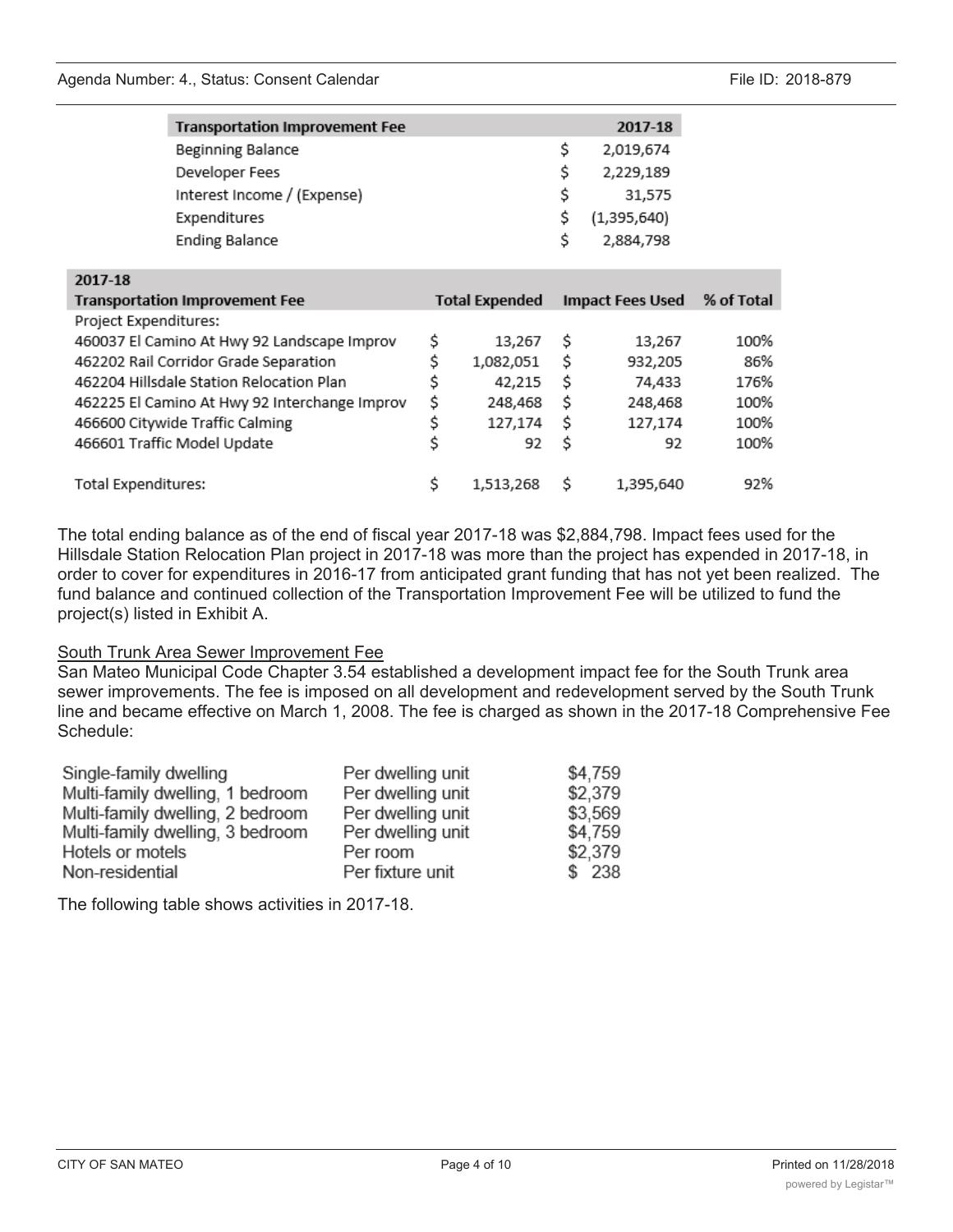#### Agenda Number: 4., Status: Consent Calendar File ID: 2018-879

|                       | South Trunk Area Sewer Improvement Fee |                       |    | 2017-18                 |            |
|-----------------------|----------------------------------------|-----------------------|----|-------------------------|------------|
|                       | Beginning Balance                      |                       | \$ | 2,361,341               |            |
|                       | Developer Fees                         |                       | \$ | 669,083                 |            |
|                       | Interest Income / (Expense)            |                       | \$ | 44,490                  |            |
|                       | Expenditures                           |                       | \$ | (72, 276)               |            |
|                       | <b>Ending Balance</b>                  |                       | \$ | 3,002,638               |            |
|                       |                                        |                       |    |                         |            |
| 2017-18               |                                        |                       |    |                         |            |
|                       | South Trunk Area Sewer Improvement Fee | <b>Total Expended</b> |    | <b>Impact Fees Used</b> | % of Total |
|                       |                                        |                       |    |                         |            |
| Project Expenditures: |                                        |                       |    |                         |            |
|                       | 46S003 Basins 2&3 Collection System    |                       |    |                         |            |
| Improvements          |                                        | \$<br>4,547,424       | S  | 72,276                  | 2%         |
|                       |                                        | \$                    |    |                         |            |

The total ending balance as of the end of fiscal year 2017-18 was \$3,002,638. The fund balance and continued collection of the South Trunk Area Sewer Impact Fee will be utilized to fund the project(s) listed in Exhibit A.

#### Park Impact Fee

Under San Mateo Municipal Code Chapter 13.05, a park impact fee is imposed on the construction of new residential units to accommodate the increased demand on park and recreation facilities. The fee is charged as shown in the 2017-18 Comprehensive Fee Schedule:

Per residential unit type:

| Single family          | \$25,535 per unit |
|------------------------|-------------------|
| Multi-family 2-4 units | \$21,485 per unit |
| Multi-family 5+ units  | \$17,435 per unit |
| Mobile homes           | \$1,711 per unit  |

The following table shows activities in 2017-18.

| Park Impact Fee             |    | 2017-18   |
|-----------------------------|----|-----------|
| Beginning Balance           | Ŝ  | 1,587,899 |
| Developer Fees              | \$ | 21,485    |
| Interest Income / (Expense) | Ś  | 15,601    |
| Expenditures                | \$ |           |
| <b>Ending Balance</b>       | Ś  | 1,624,985 |

The total ending balance as of the end of fiscal year 2017-18 was \$1,624,985. Funds collected were not expended on any projects in 2017-18. The fund balance and continued collection of the Park Impact Fee will be utilized to fund the project(s) listed in Exhibit A.

The Council is asked to make the following findings regarding development impact fees collected but not expended - these findings are detailed in the proposed resolution:

- 1. Development impact fees are collected to mitigate direct and indirect impacts from development.
- 2. These funds are expended in a timely manner to fund continued improvements to public facilities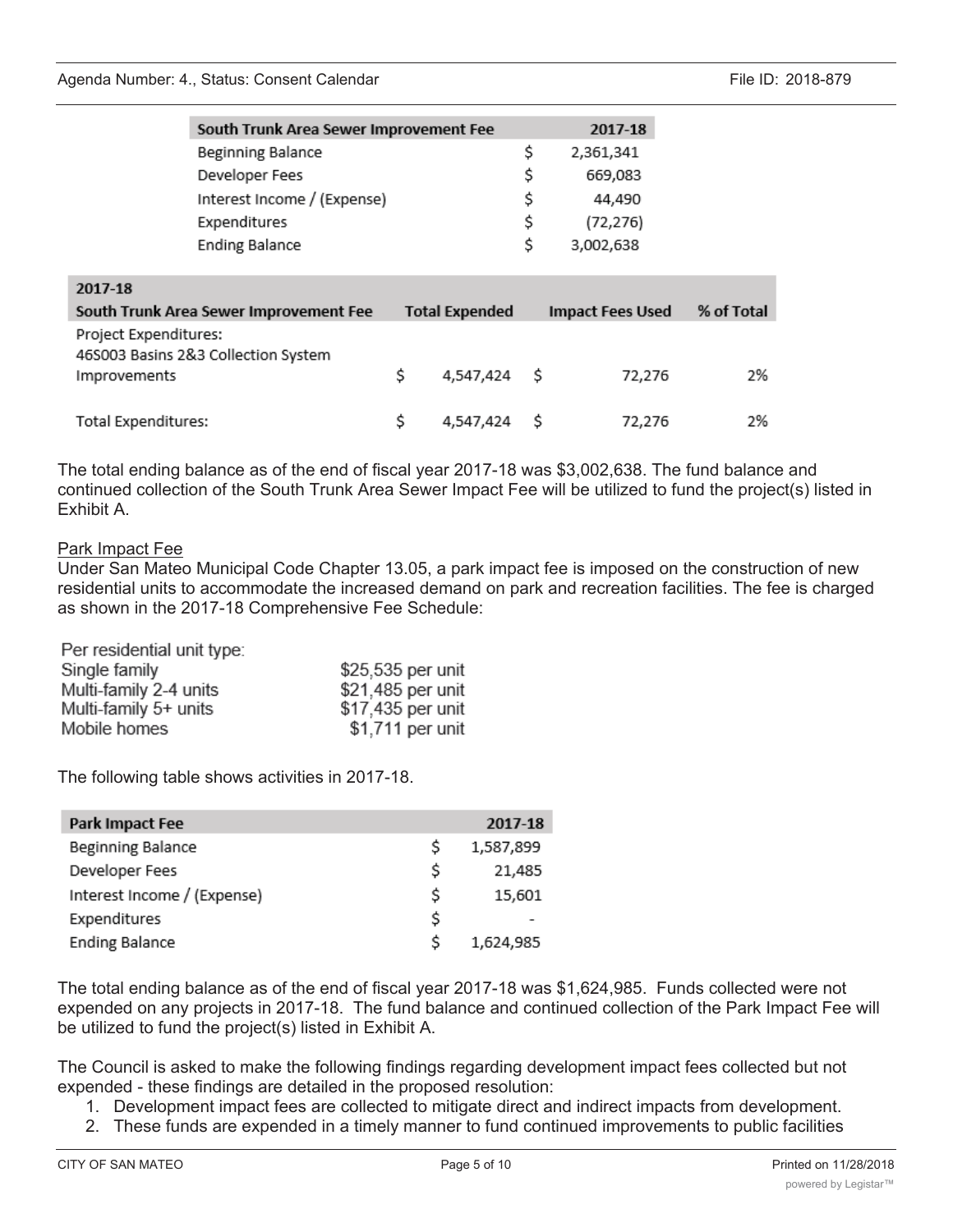related to the increased demand on the facilities resulting from development.

- 3. There is a reasonable relationship between these impact fees and their purpose.
- 4. These impact fees continue to be required to fund applicable improvements, and as such, these fees will continue to be collected for utilization solely for their intended purpose.

## **In-Lieu Fees**

#### Parking In-Lieu Fee

San Mateo Municipal Code Chapter 11.62 established a parking in-lieu fee for new development to fund for additional parking in downtown San Mateo. Applicants for planning approval within the Central Parking Improvement District may pay a fee in lieu of providing required parking on the property site in accordance with Title 27 of the municipal code. As shown in the 2017-18 Comprehensive Fee Schedule, the fee is \$25,000 per space.

The following table shows activities in 2017-18.

| Parking In-Lieu Fee         |    | 2017-18   |
|-----------------------------|----|-----------|
| Beginning Balance           | Ś  | 4,113,619 |
| Developer Fees              | \$ | 2,075,000 |
| Interest Income / (Expense) | \$ | 84,341    |
| Expenditures                | \$ |           |
| <b>Ending Balance</b>       | Ś  | 6,272,960 |

The total ending balance as of the end of fiscal year 2017-18 was \$6,272,960. The fund balance and continued collection of the Parking In-Lieu Fee will be utilized to fund the project(s) listed in Exhibit A.

#### Art in Public Places Fee

San Mateo Municipal Code Chapter 23.60 established a fee on developers in lieu of placing approved artwork at the development sites to balance the community's physical growth and revitalization with its cultural and artistic resources. The fee is applicable to commercial and multi-family residential projects exceeding three million dollars in building permit valuation, which is computed using the latest building valuation data as set forth by the International Conference of Building Officials (ICBO) unless, in the opinion of the Building Official, a different valuation measure should be used. As shown in the 2017-18 Comprehensive Fee Schedule, the fee is charged 0.5% of total building valuation.

The following table shows activities in 2017-18.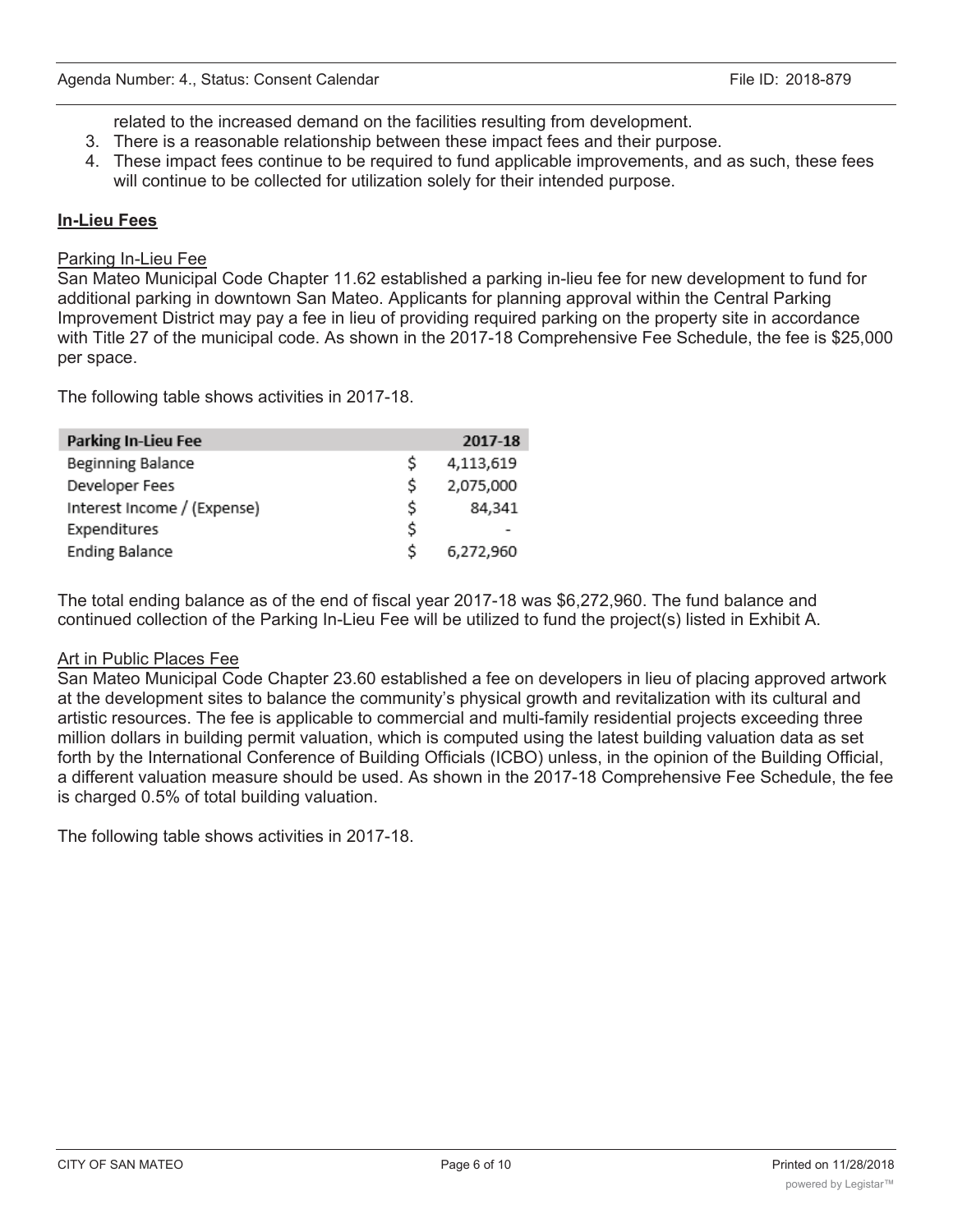#### Agenda Number: 4., Status: Consent Calendar File ID: 2018-879

| <b>Art in Public Places Fee</b> |    | 2017-18   |
|---------------------------------|----|-----------|
| Beginning Balance               | \$ | 338,281   |
| Developer Fees                  | Ś  |           |
| Interest Income / (Expense)     | s  | 4,895     |
| Expenditures                    | S  | (93, 548) |
| <b>Ending Balance</b>           | Ś  | 249,627   |

| 2017-18 |  |
|---------|--|
|         |  |

| Art in Public Places Fee                             |   | <b>Total Expended</b> | <b>In-Lieu Fees Used</b> |        | % of Total |
|------------------------------------------------------|---|-----------------------|--------------------------|--------|------------|
| Project Expenditures:<br>310330 Art in Public Places |   | 93.548                | - S                      | 93,548 | 100%       |
| Total Expenditures:                                  | S | 93,548                | - S                      | 93,548 | 100%       |

The total ending balance as of the end of fiscal year 2017-18 was \$249,627. The fund balance and continued collection of the Art in Public Places Fee will be utilized to fund the project(s) listed in Exhibit A.

## Tree Replacement Fee

San Mateo Municipal Code Chapter 27.71 established a fee on all development requiring approval of a planning application, except for single-family dwelling design review applications, for the removal of existing trees on development sites. The fee is imposed if the trees to be removed are not made up with replacement trees on-site. As shown in the 2017-18 Comprehensive Fee Schedule, the fee is charged \$313 per landscape unit, which is a unit of measurement that indicates the worth of each tree that is to be removed relative to the tree that is to be replaced.

Under San Mateo Municipal Code Chapter 13.35, the City may also impose a fee on any person or entity for removing trees that encroach on City street. The fee is imposed if the tree to be removed is not replanted with a like tree satisfying City requirements. The fee is to be used by the City for plantings on public land. As shown in the 2017-18 Comprehensive Fee Schedule, the tree replacement cost is \$425 per tree.

The following table shows activities in 2017-18.

|                             | <b>Tree Replacement Fee</b>           |                       | 2017-18                  |            |
|-----------------------------|---------------------------------------|-----------------------|--------------------------|------------|
|                             | Beginning Balance                     |                       | \$<br>530,796            |            |
|                             | Developer Fees                        |                       | \$<br>200,681            |            |
|                             | Interest Income / (Expense)           |                       | \$<br>8,663              |            |
|                             | Expenditures                          |                       | \$<br>(200, 252)         |            |
|                             | <b>Ending Balance</b>                 |                       | \$<br>539,889            |            |
| 2017-18                     |                                       |                       |                          |            |
|                             |                                       |                       |                          |            |
| <b>Tree Replacement Fee</b> |                                       | <b>Total Expended</b> | <b>In-Lieu Fees Used</b> | % of Total |
| Project Expenditures:       |                                       |                       |                          |            |
|                             | 610008 Tree Planting - Parks Division | \$<br>200,252         | \$<br>200,252            | 100%       |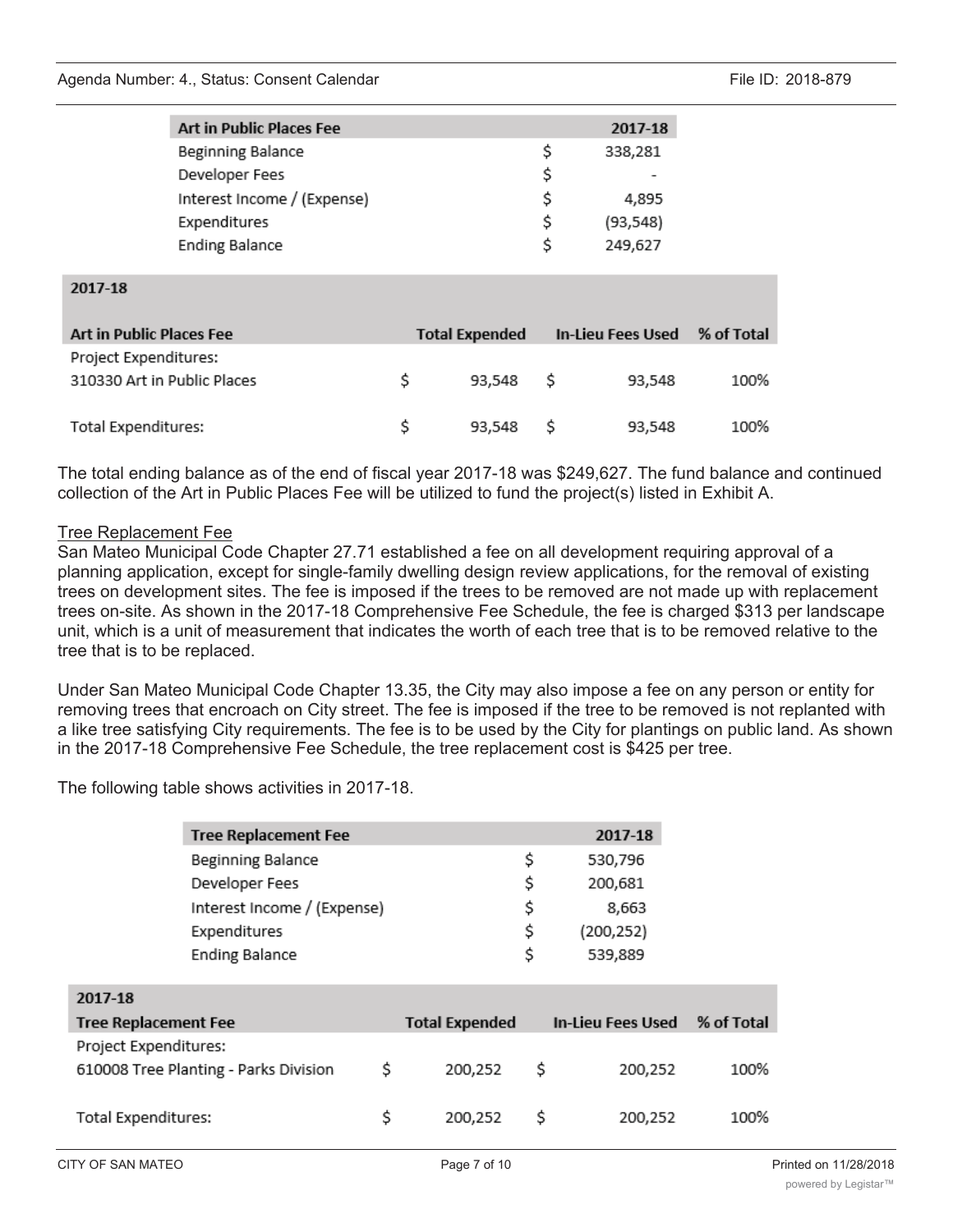The total ending balance as of the end of fiscal year 2017-18 was \$539,889. The fund balance and continued collection of the Tree Replacement Fee will be utilized to fund the project(s) listed in Exhibit A.

## Below Market Rate Housing Fee

The Below Market Rate Housing Fee, which became effective January 1, 2010 pursuant to City Council Resolution No. 121 (2008), is collected from developers in lieu of constructing affordable housing units onsite as required under the City's Below Market Rate program. The fee applies to developments that contain fewer than 10 residential units, and to fractional unit requirements of less than .5 for developments that contain 11 or more units. The fee is charged as shown in the 2017-18 Comprehensive Fee Schedule:

| A. Fractional required units for projects<br>consisting of 11 or more residential<br>units | .1 housing unit<br>.2 housing unit<br>.3 housing unit<br>.4 housing unit                                  | \$15,510<br>\$31,020<br>\$46,530<br>\$62,040                             |
|--------------------------------------------------------------------------------------------|-----------------------------------------------------------------------------------------------------------|--------------------------------------------------------------------------|
| B. Requirement for projects consisting<br>of 5 to 10 residential units                     | 5 unit project<br>6 unit project<br>7 unit project<br>8 unit project<br>9 unit project<br>10 unit project | \$77,550<br>\$93,060<br>\$108,570<br>\$124,080<br>\$139,590<br>\$155.100 |

The following table shows activities in 2017-18.

| <b>Below Market Rate Housing Fee</b> |    | 2017-18 |
|--------------------------------------|----|---------|
| Beginning Balance                    | Ś  | 253,820 |
| Developer Fees                       | Ś. |         |
| Interest Income / (Expense)          | Ś  |         |
| Expenditures                         | Ś  |         |
| <b>Ending Balance</b>                | Ś  | 253,820 |

No fees were collected or expended in 2017-18, and the total ending balance as of the end of fiscal year was \$253,820. A public improvement project is not currently identified in the five-year plan. The Below Market Rate Housing Fee will continue to be collected to build its fund balance, and potential housing related projects will be identified as the fund balance reaches to an appropriate level.

#### Park In-Lieu Fee

San Mateo Municipal Code Chapter 26.64 established a park in-lieu fee on subdivisions in residential planning application projects. Pursuant to the authority of the Subdivision Map Act, and in conformity with the parks and recreation element of the General Plan, the fee is imposed as a condition of final approval of a subdivision or parcel map for park and recreation facilities to serve the subdivision. The fee is charged as shown in the 2017- 18 Comprehensive Fee Schedule:

| Per residential unit type: |                   |
|----------------------------|-------------------|
| Single family              | \$25,535 per unit |
| Multi-family 2-4 units     | \$21,485 per unit |
| Multi-family 5+ units      | \$17,435 per unit |
| Mobile homes               | \$1,711 per unit  |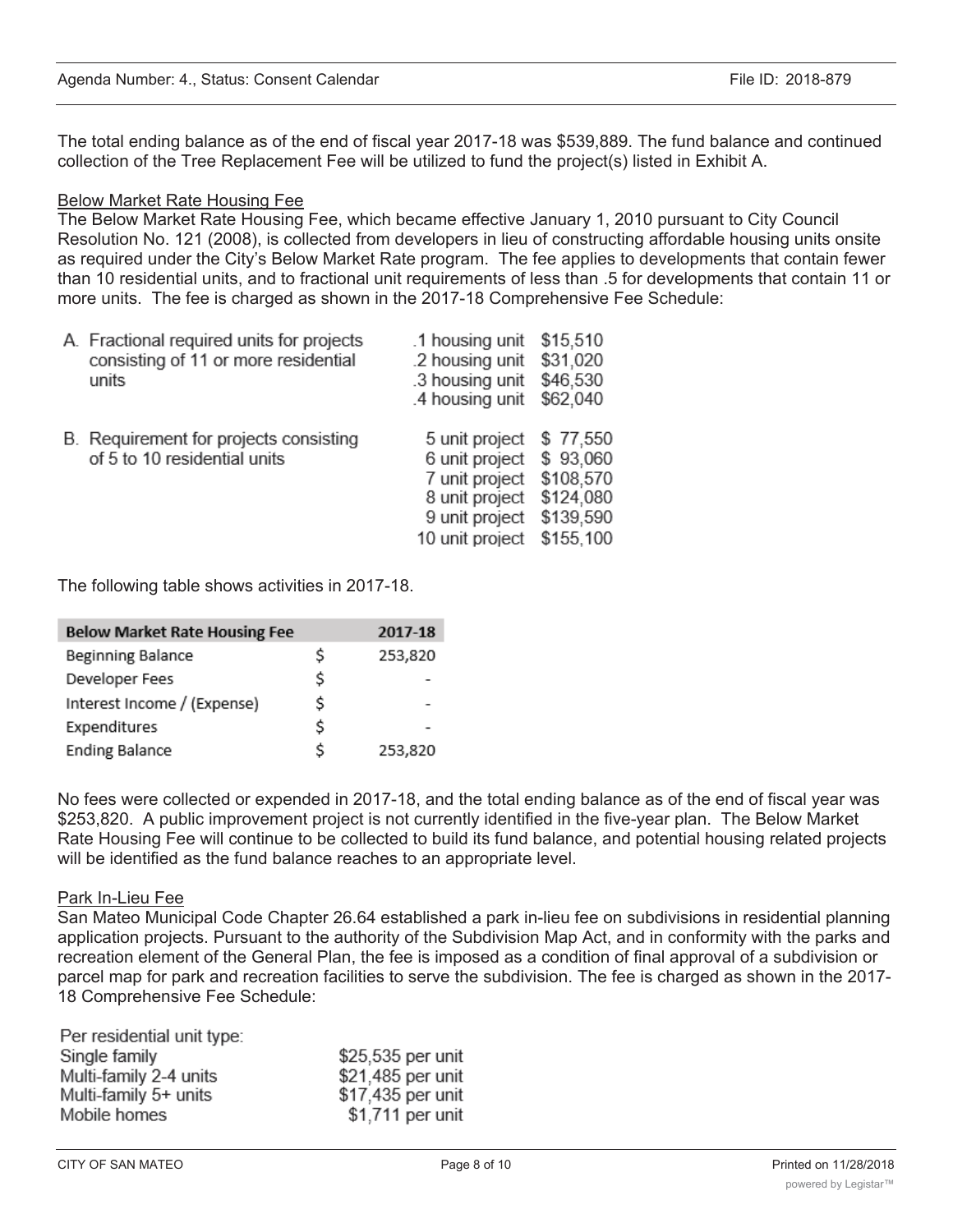The following table shows activities in 2017-18.

|                                      | Park In-Lieu Fee                            |                       | 2017-18                  |            |
|--------------------------------------|---------------------------------------------|-----------------------|--------------------------|------------|
|                                      | Beginning Balance                           |                       | \$<br>5,592,457          |            |
|                                      | Developer Fees                              |                       | 334,246                  |            |
|                                      | Interest Income / (Expense)                 |                       | \$<br>55,140             |            |
|                                      | Expenditures                                |                       | \$<br>(238, 599)         |            |
|                                      | <b>Ending Balance</b>                       |                       | \$<br>5,743,244          |            |
| 2017-18                              |                                             |                       |                          |            |
| Park In-Lieu Fee                     |                                             | <b>Total Expended</b> | <b>In-Lieu Fees Used</b> | % of Total |
| Project Expenditures:                |                                             |                       |                          |            |
|                                      | 610036 Recreation Facilities Strategic Plan | \$<br>263,650         | \$<br>163,259            | 62%        |
| 612201 Hayward Park Square           |                                             | \$<br>2,933           | \$<br>2,933              | 100%       |
|                                      | 612917 Park Renovation Shoreview Park       |                       |                          |            |
| Master Plan and Implementation       |                                             | \$<br>658             | \$<br>658                | 100%       |
| 618279 Golf Course - Re-Sod Fairways |                                             | \$<br>71,749          | \$<br>71,749             | 100%       |
|                                      |                                             |                       |                          |            |

The total ending balance as of the end of fiscal year 2017-18 was \$5,743,244. The fund balance and continued collection of the Park In-Lieu Fee will be utilized to fund the project(s) listed in Exhibit A.

#### **Linkage Fees**

#### Child Care Development Fee

The Child Care Development Fee, which became effective on July 1, 2004 pursuant to City Council Resolution No. 34 (2004), is collected to mitigate the impact of commercial development on the need for child care facilities. The fee is imposed on commercial projects over 10,000 sq. ft. and is charged \$1.08 per sq. ft. as shown in the 2017-18 Comprehensive Fee Schedule.

The following table shows activities in 2017-18.

| <b>Child Care Development Fee</b> |    | 2017-18   |
|-----------------------------------|----|-----------|
| Beginning Balance                 | Ś  | 1,146,345 |
| Developer Fees                    | \$ | 789,280   |
| Interest Income / (Expense)       | \$ | 25,217    |
| Expenditures                      | \$ |           |
| <b>Ending Balance</b>             | S  | 1,960,841 |

The total ending balance as of the end of fiscal year 2017-18 was \$1,960,841. A public improvement project is not currently identified in the five-year plan. The Child Care Development Fee will continue to be collected to build its fund balance, and potential projects will be identified as the fund balance reaches to an appropriate level. Projects may include funding for a new child care facility or to expand a current facility.

#### Affordable Housing Commercial Linkage Fee